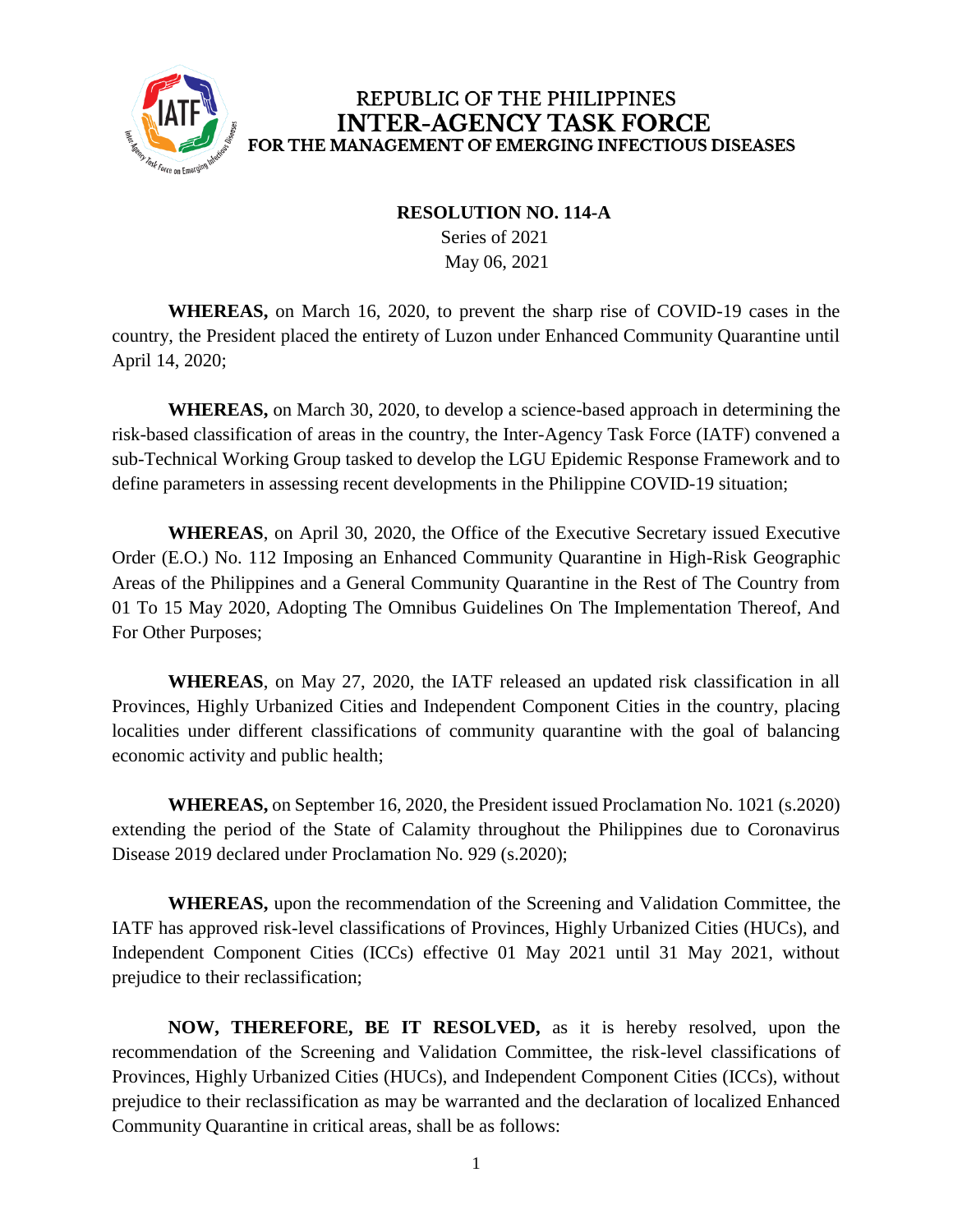

## REPUBLIC OF THE PHILIPPINES **INTER-AGENCY TASK FORCE** FOR THE MANAGEMENT OF EMERGING INFECTIOUS DISEASES

- 1. Effective immediately, Zamboanga City shall be placed under Modified Enhanced Community Quarantine until 14 May 2021;
- 2. Effective immediately, Tacloban City shall be placed under Modified General Community Quarantine until 31 May 2021;

**RESOLVED FURTHER,** that the Chairperson and the Co-Chairperson shall be duly authorized to sign this Resolution for and on behalf of the Inter-Agency Task Force.

**APPROVED** during the 114th Inter-Agency Task Force Meeting, as reflected in the minutes of the meeting, held this May 06, 2021, via video conference**.**

**FRANCISCO T. DUQUE III** Secretary, Department of Health IATF Chairperson

**KARLO ALEXEI B. NOGRALES** Secretary, Office of the Cabinet Secretary IATF Co-Chairperson